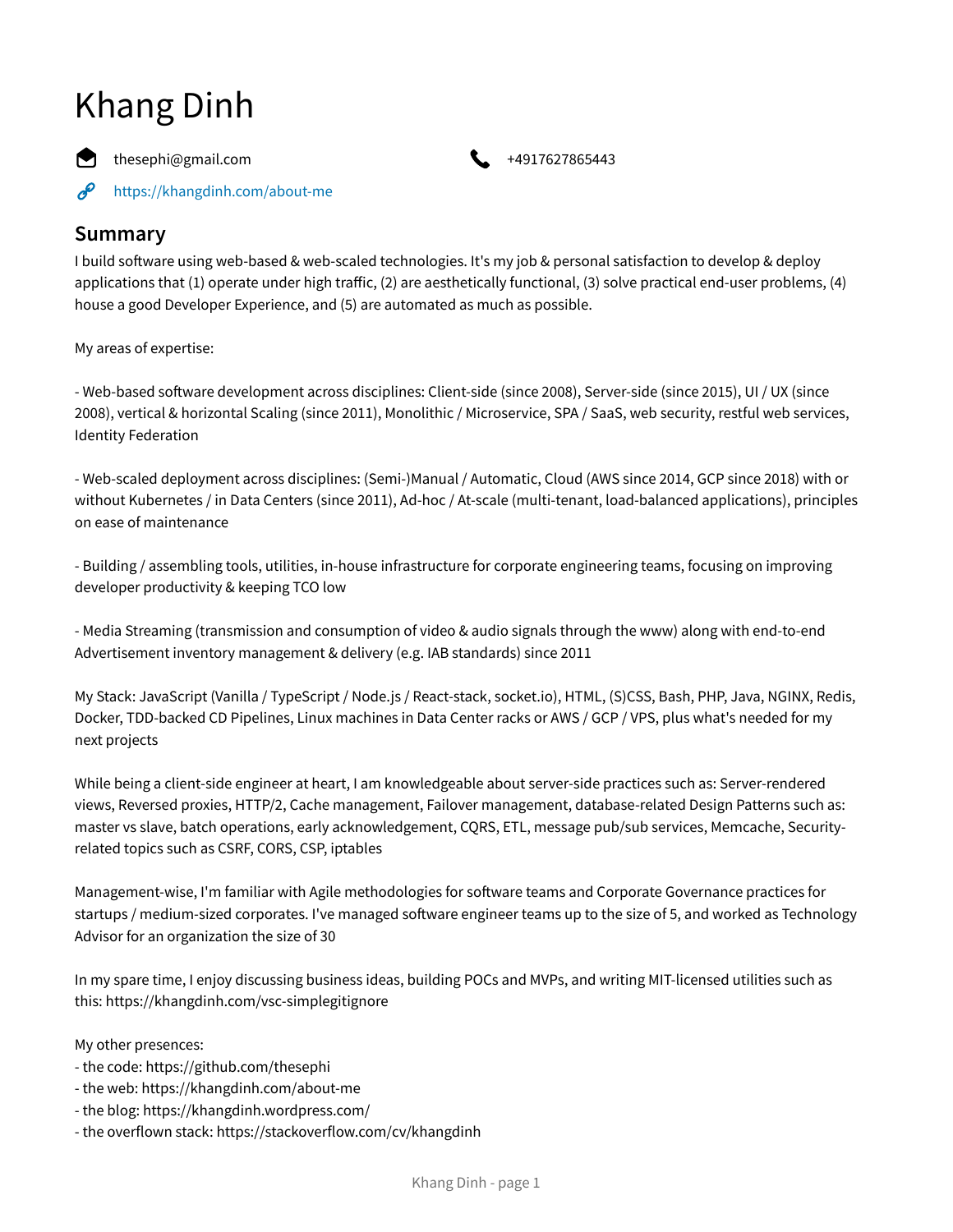# **Experience**

## **Soware Engineer**

Valsight

Mar 2018 - Present (2 years 8 months +)

- build low & high level React components currently used in more than 90% of the UI of a large enterprisegrade application

- ensure desirable performance of e.g. 100s/1000s React components (per view) consuming remotely-fetched data

- train junior colleagues via quick pair-programming sessions or providing code examples

- work with TypeScript, ReactJs-stack, ExtJs, d3js, enzyme, jest, webpack, Jira and Confluence platforms 100% of the time

## **Technology Advisor**

#### Digital Power Media

Jun 2017 - Present (3 years 5 months +)

- designed initial system architecture for the company's main product
- technical corporate governance: ensure there exists no single point of failure for the organization
- maintained developer onboarding experience and tech culture by directly consulting individual engineers
- set up foundational CI/CD flows for codebases hosted on GitLab (without using any 3rd-party service)

## **Technology Lead & Country Representative**

https://angel.co/company/goraydar

Mar 2016 - Aug 2017 (1 year 6 months)

- helped secure funding for the company (additional SGD \$100.000 during my tenure here)

- hired & led an engineering team up to the size of 5 as we developed and maintained a web-based stock photo search-engine running on a microservice architecture & utilizing Elasticsearch, Node.js, React-stack, 3rd-party stock photo APIs, and Stripe payment API

- built internal tools to help with staging / production deployments, long-running / scheduled background jobs

- managed CI/CD & site-reliability: an uptime of at least 95% was maintained during my tenure here

- addressed customer payment-related issues by analyzing internal and 3rd-party system logs; issues (if at all) were resolved in under 2 business days

- communicated with engineering peers from inside & outside Asia (e.g. stock photo suppliers / API partners from Europe and the USA) to maintain API usage agreements; issues (if at all) were resolved in under 2 business days

- helped with PR, growth-hacking, and customer happiness

## **Co Founder, Technology Director**

## https://angel.co/company/pureed

Feb 2014 - Feb 2016 (2 years 1 month)

- helped secure initial seed fund (USD \$25.000) for the company's E-Learning product built with RoR, Redis, Socket.io, Angular.js, ActionScript, and run on DigitalOcean cloud (https://angel.co/pureed)

- when we pivoted from a product company to a service agency, I learned to switch my gears and be there for the others while they switched theirs

- sketched system architectures and API designs for at least 3 major client projects during my tenure after the pivot

- developed websites and web apps utilizing: WordPress, PHP, JavaScript, ActionScript, HTML, CSS